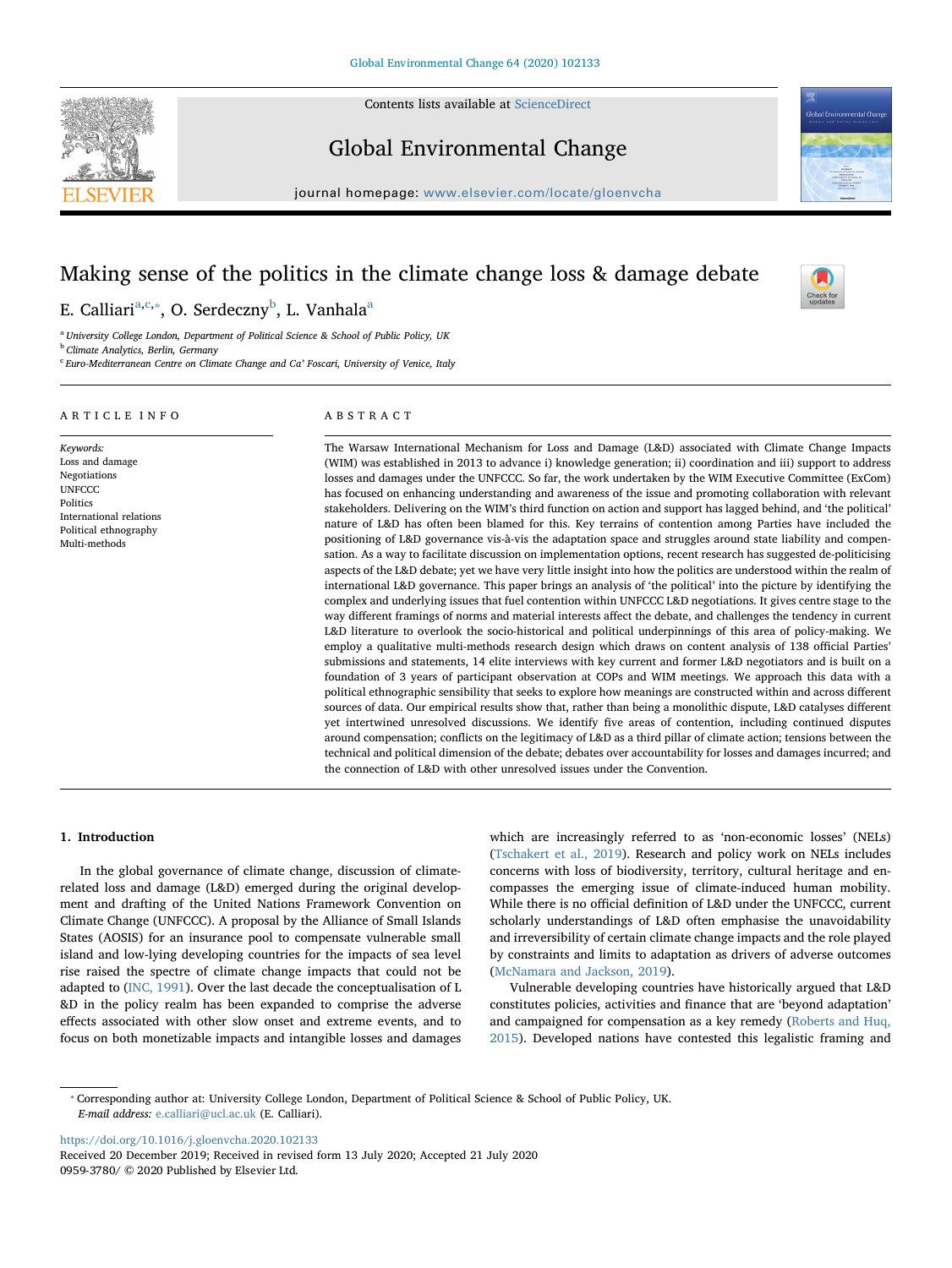strongly rejected any notion of liability. Instead, they have sought to keep L&D firmly within the adaptation realm and emphasized overlaps with the disaster risk reduction (DRR) and humanitarian spheres ([Calliari, 2016a; Vanhala and Hestbaek, 2016](#page-8-4)). A political compromise was eventually reached in the accompanying decision to the Paris Agreement (PA), by stating that the agreement's Article 8 on L&D does not provide a basis for any liability or compensation. At the same time, the PA sanctioned the permanence in the post-2020 climate regime of the Warsaw International Mechanism for L&D associated with climate change impacts (WIM) which had been established in 2013 to advance: i) knowledge generation, ii) coordination and iii) support to address L& D ([UNFCCC, 2014](#page-8-5)). The WIM is guided by an Executive Committee (Excom) whose activities are informed by a five-year rolling workplan that was carefully drafted by the members of the Excom. The workplan includes work on five strategic workstreams (WS) focusing on: A) slow onset events; B) NELs; C) comprehensive risk management approaches; D) human mobility; E) action and support, including finance, technology and capacity-building. To date the Excom's work has focused on enhancing understanding and awareness of L&D and promoting collaboration with relevant stakeholders. Delivering on the WIM's third function on action and support has lagged behind when compared with the other areas of the workplan (see, for instance, submission by [Bhutan](#page-7-0) [\(2019\)\)](#page-7-0). Indeed, while work on WSs A-D has already kicked-off, activities under WS E were only considered in a more in-depth manner at the first meeting of the Excom in 2020 [\(Excom, 2019](#page-8-6)).

'Politics' has often been blamed for the slow pace of progress on L& D in the negotiations and in the implementation of related policies and decisions at the international level. The social scientific literature on L& D has been helpful in identifying some of the key lines of contention in processes of governance in this area. These include debates among Parties about the positioning of L&D policy-making vis-à-vis the adaptation space ('L&D as within or 'beyond' adaptation') and struggles around questions of justice and responsibility, including calls for liability and compensation [\(Calliari, 2016a; Vanhala and Hestbaek, 2016;](#page-8-4) [Boyd et al., 2017](#page-8-4)). Some of these points have been addressed and partly resolved through the adoption of the PA. For many commentators the elaboration of a separate article on L&D has provided recognition of the issue in international law, which was seen as a significant outcome for developing country Parties [\(Sharma, 2017\)](#page-8-7). On the other hand, the explicit exclusion of liability and compensation claims under the PA (a relatively rare type of provision in international environmental agreements) was seen as an important victory for Global North states. Yet before the ink on the agreement was dry, international law scholars warned that 'all options remain[ed] open' under the climate regime for small island developing States (SIDS) and other vulnerable countries to satisfy the concerns underlying their calls for compensation and liability ([Mace and Verheyen, 2016\)](#page-8-8). All of this suggests that the current approach to L&D in the climate change governance architecture remains ambiguous [\(Calliari, 2016a; Vanhala and Hestbaek, 2016](#page-8-4)) and concerns about the financial implications of addressing L&D persist, given the slow nature of progress on this topic and the focus on marketbased and private sector instruments within WIM discussions ([WIM](#page-9-0) [Excom, 2016](#page-9-0)). As a result, fostering action and support for L&D remains challenging: it is hard to agree on what the scope of L&D programmes should be, and how and by whom they should be financed ([Gewirtzman](#page-8-9) [et al., 2018](#page-8-9)).

As a way to facilitate progress, recent research and policy briefs have suggested that aspects of the L&D debate could be depoliticised. For instance, [Boyd et al. \(2017\)](#page-7-1) – drawing on interview data with a wide range of stakeholders involved in the L&D discussion – find that, while there are significant disagreements on L&D, there is no simple polarization between those seeking compensation and those wishing to avoid paying for it. Similarly, [Byrnes and Surminski \(2019\)](#page-7-2) explicitly call for depoliticising the L&D discussions in the submission of the LSE Grantham Institute to the WIM review in 2019. [Mechler et al. \(2019\)](#page-8-10) also identify a number of ways of 'grounding' the 'so far highly political

debates' associated with L&D. However, most of the analyses that suggest de-politicisation of L&D do not go further in unpacking the politics. Recent research has suggested that there is a tendency in current L&D literature to overlook the socio-historical and political determinants of the debate ([McNamara and Jackson, 2018](#page-8-11)). This – combined with a more general lack of research on L&D policy development in political science and in international relations – constitutes a barrier to developing a deeper understanding of the challenges in this area of global climate governance.

In this paper we contribute to remedying this gap by asking the following: how is 'the political' nature of L&D framed by those immersed in this stream of governance at the international level? By showing how those most closely involved in the process frame the politics, we offer a more nuanced picture of the debate. We provide a novel understanding of L&D policy-making at the international level by engaging with those at the very heart of contentious action: negotiators. The paper focuses on the micro-politics of L&D but at the macro level: the sites chosen for data generation include both COP negotiations and WIM Excom meetings. This choice rests on the fact that multilateral negotiations remain the primary site where L&D is discussed and the Excom meetings are a key venue for the implementation of L&D-related decisions. While both state and non-state actors are already carrying out L&D activities at the national level and on the ground, what is (not) decided at the international level is likely to have implications for the scale and nature of practical measures to be taken. As such, we trace the way these international 'insiders' articulate relevant concepts and we explore which factors they identify as fuelling contention within the L& D debate, as well as the contested interpretations of their implications. We do this through a multi-method qualitative approach rooted in an ethnographic sensibility ([Bayard De Volo and Schatz, 2004; Fujii, 2010;](#page-7-3) [Schatz, 2009\)](#page-7-3). In particular, we rely on a three-pronged data collection strategy consisting of a qualitative content analysis of 138 official submissions to the UNFCCC from 2008 to 2016; 14 elite interviews with key current and former L&D negotiators representing a wide range of perspectives and country groupings and building on a foundation of 3 years of participant observation of COP and WIM Excom meetings from 2016 to 2019 which helped to identify the issues we focus upon in this article.

To be clear, our aim is not to identify points of contention to simply suggest they be de-politicised but rather to problematize some existing assumptions among practitioners and scholars and to enhance transparency, thus contributing to the delineation of a common symbolic framework where competing perspectives can be constructively and democratically managed (Mouff[e, 2005](#page-8-12)). Specifically, recent ethnographic research on international organisations and the role of the international bureaucracy has highlighted a trend towards 'post-political forms of regulation and government' (Mouff[e, 2005\)](#page-8-12) and 'anti-politics' ([Ferguson, 1990](#page-8-13)). For example, [Merry \(2006\)](#page-8-14) and [Riles \(2000\)](#page-8-15) both found that while transparency is now an explicit value of the international community, the 'performance of "transparency"' can often 'hide as much as it reveals' through idiosyncratic speaking practices, heavy usage of acronyms and intense haggling around terminology resulting in heavily coded and opaque 'technical' texts. States are now expected to strategically advance their geopolitical interests within the UN in a seemingly non-politicised way [\(Müller, 2013\)](#page-8-16). By applying a political ethnographic sensibility, we seek to shed some light on how this applies to the UNFCCC context.

We do not treat 'politics' as a dirty word and we suggest that there is a need to openly and rigorously analyse the distributional – and thus political – consequences of any deliberative process (including L&D negotiations). By shifting attention to these dynamics in studying the L &D framework we thus complement observations made by [Javeline](#page-8-17) [\(2014\) and Eriksen et al. \(2015\)](#page-8-17) that adaptation – far from being a neutral, technical and managerial process – is based on contestation of what counts as 'adaptive' for different groups and implies differentiated outcomes in terms of vulnerability and adaptive capacity. We suggest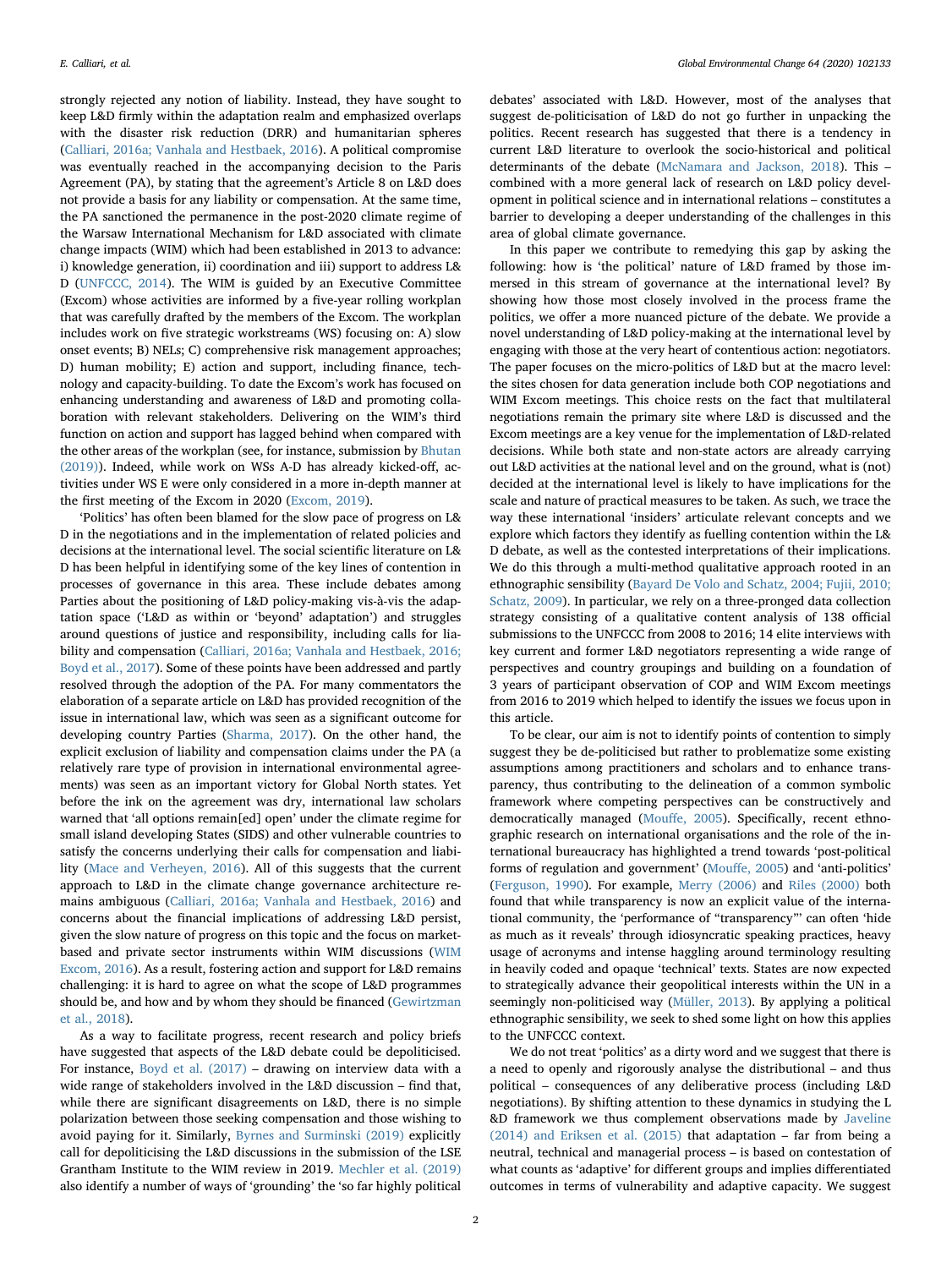these considerations are equally – if not more – applicable in the L&D realm. We also suggest that the lack of political science and international relations research on L&D policy-making represents a barrier to effectively understanding, developing and implementing L&D policies because all aspects of L&D are fundamentally political. Even seemingly highly technocratic solutions to losses and damages to, for example, infrastructure, agriculture, bio-diversity and to more intangible losses, like loss of culture or loss of livelihoods, all depend on political agreements being reached and political institutions implementing those agreements across different jurisdictions and levels of governance. By bringing the politics back into the picture, this article gives centre stage to the way in which norms (such as ideas of justice, fairness and responsibility) and material interests are framed by negotiators and how these framings shape the debate and the possibilities for progress.

# 2. Methods and material

Interpretive approaches that take processes of meaning making seriously are increasingly deployed in the study of global environmental politics. On one hand, anthropologists and sociologists have ventured to explore international organisations and have shown how seemingly mundane and ordinary interactions, as well as those heavy with symbolic meaning and expressions of power, can reveal something important about the culture of international organisations and the way individuals think and operate within them ([Abélès, 2011; Müller,](#page-7-4) [2013\)](#page-7-4). Yet, there has been relatively little research on the UNFCCC using these techniques and analytical lenses [\(Barnes et al., 2013](#page-7-5)). On the other hand, political science and international relations scholars have tracked the emergence of ideas around particular topics, explored the role of science in international policy-making and examined how norms become embedded in international discourses [\(Campbell et al.,](#page-8-18) [2014; Suiseeya, 2014; Suiseeya and Zanotti, 2019; Witter et al., 2015](#page-8-18)). They have also contributed to methodological innovation in the field through the development of collaborative event ethnography [\(Brosius](#page-7-6) [and Campbell, 2010; Corson et al., 2013\)](#page-7-6). Longitudinal ethnographic approaches have been also employed to explore justice claims-making in climate negotiations [\(Thew et al., 2020\)](#page-8-19). Yet the issue of L&D governance has not yet been scrutinised in this way but may be particularly well suited to it given the political challenges in this area.

We draw on an interpretive approach to better understand different framings of 'the political' in the area of L&D. Through rendering explicit these meaning-making processes, we are able to identify the issues at the heart of contention. We adopt a political ethnographic sensibility in the way that we approach our interlocutors and our data in our quest to 'glean the meanings that the people under study attribute to their social and political reality' [\(Schatz, 2009\)](#page-8-20). While the question of what is 'political' about 'political ethnography' has tended to be addressed differently across disciplinary divides, there is a relative consensus that most definitions include the struggle to define its jurisdiction, which also characterises our approach here [\(Auyero, 2006; Baiocchi and Connor,](#page-7-7) [2008; Benzecry and Baiocchi, 2017; Hagene, 2018; Pachirat, 2018;](#page-7-7) [Schatz, 2009\)](#page-7-7). With this political ethnographic sensibility we generated and analysed different types of data. We employed content analysis of official Party submissions and elite interview as data generation strategies, and built on a foundation of participant observation that guided the inquiry presented here. Across disciplines there is growing challenge to the hegemony of participant observation as ethnography, particularly among scholars who are involved in 'studying up' i.e. studying the culture, behaviour, and world views of elites [\(Nader,](#page-8-21) [1969\)](#page-8-21). As [Stepputat and Larsen \(2015\)](#page-8-22) note, accessing and analysing texts and interviews can address some of the challenges of accessing fieldwork sites, informants and knowledge, and constitutes what Gusterson calls 'polymorphous engagement'[\(Gusterson, 2008](#page-8-23)).

As a first step, we accessed and analysed Parties' submissions to the UNFCCC from 2008 to 2016. Submissions and statements prior to 2008 are not electronically available, yet we chose this year as an appropriate starting point considering that L&D was mentioned for the first time in a COP decision in 2007. We collected relevant submissions and statements to technical bodies (AWG-LCA, SBI) as well as opening and closing statements to intersessional climate change conferences (the socalled 'SBs'). We collected a total of 426 documents, of which 298 are submissions to the AWG-LCA (2008–2012), 43 are submission to the SBI (2011–2013) and 85 are opening and closing statements to the SBs (2014–2016). From this initial pool, we identified 138 referring to L&D by searching for the following keywords (in English, Spanish and French): loss, damage, loss and damage, compensation, liability, historical responsibility, debt, remedy, justice. We manually checked that these keywords were employed in discussions related to L&D and not, for instance, REDD, mitigation (e.g. compensation for mitigation costs), or response measures. Our participant observation allowed us to enter the field with some concepts that we prioritised and that have been central in L&D debates, but the approach we took to understanding these concepts was open and guided by our data.

Using an iterative research design and abductive reasoning that moves continuously between theory and data, we searched for evidence of the two controversies in L&D negotiations that have been identified in existing literature and in participant observations: i) L&D scope (within or beyond adaptation) and ii) historical responsibility/liability and compensation. Using Nvivo, we coded statements within the two categories to identify Parties' positions on the controversies and to trace their evolution over time. The resulting mapping was used to construct a historical account of the development of these controversies and to complement and contrast with the data we generated through elite interviews.

As a second step, we conducted 14 in-depth semi-structured interviews between July 2017 and March 2019 with key negotiators and former negotiators on L&D under the UNFCCC. Respondents were identified among those meeting at least one of the following criteria: i) being a current or former member of the WIM Executive Committee (ExCom); ii) having participated at COPs where L&D milestones were reached (Cancun, Doha, Warsaw and/or Paris). An effort was made to ensure geographical representativeness and to capture the positions of the main negotiating groups. We focused exclusively on negotiators because of their unique, situated angles on the issue at hand. Most studies of L&D policy making at the UNFCCC level have involved a much wider array of actors (observers, experts and secretariat staff) in their data-gathering approaches, which is useful for the types of questions those studies addressed related to the full range of conceptualisations and definitions applied in the L&D field [\(Boyd et al.,](#page-7-1) [2017; Vanhala and Hestbaek, 2016](#page-7-1)). In this study, with its focus on how negotiators themselves make sense of the politics in this realm, data from those types of sources would render the picture we are trying to paint opaque. It is also worth noting that gaining access to negotiators from across Party groupings is a significant achievement (one which was facilitated in part by our positionality – discussed further below).

Interviewees included 4 negotiators from developed countries, i.e. former Annex-1 countries in the UNFCCC lingo (Interviewees 1, 2, 3 and 4), and 10 from developing countries, i.e. former non-Annex 1 countries: 3 from Africa (Interviewees 5, 6 and 13); 1 from Latin America (Interviewee 7); 1 from the Arab Group (Interviewee 8); 4 from both Caribbean and Pacific Ocean Small Island Developing States (Interviewees 9, 10, 11, 12) and 1 representative of the G77 and China (Interviewee 14). Participants included negotiators of varying degrees of involvement in the L&D process, ranging from 3 to more than 10 years of experience. Interviews were conducted over the phone, skype and in person, and lasted between 30 min and 1.5 h. After gaining consent, all interviews were recorded and transcribed by two research assistants.

Continuing in the iterative vein of this research, negotiators were asked in semi-structured interviews to i) identify 3 topics in L&D negotiations likely to generate tensions; and ii) critically reflect on three thematic areas where progress on L&D could be enhanced, i.e. Slow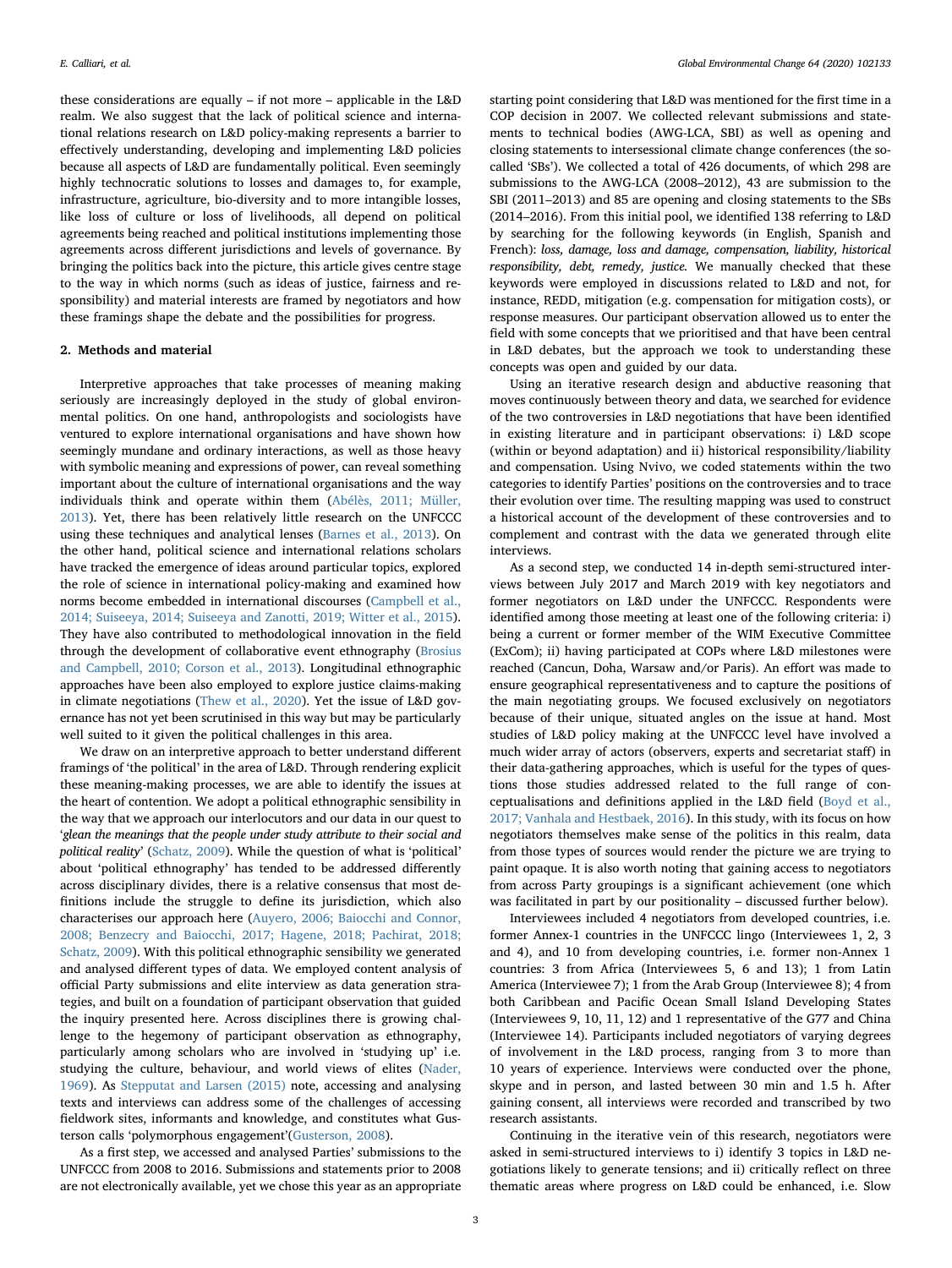Onset Events (SOEs), Permanent Losses (PL), and Finance. We identified these areas by scrutinizing current technical work under the WIM and through participant observation at WIM ExCom and COP meetings. In particular, SOEs were chosen as a contrast in light of the predominant focus on comprehensive risk management and responses to extreme weather events within the WIM ExCom's work. The inclusion of permanent losses was motivated by the discrepancy between their mention as a bullet point in Article 8 and the lack of a related working area within the 5-year workplan of the mechanism. Finally, finance was selected because it has long been an area of contention.

Interviewing negotiators poses specific challenges in terms of 'trustworthiness' ([Pachirat, 2018](#page-8-24)). As a way to mitigate the risk of interviews becoming 'negotiations by proxy', we asked those negotiators that seemed to be justifying or elaborating on a negotiating position to critique his or her own case, so as to explore the extent to which research participants were able to move away from their own perspectives. The mapping of official Parties and groupings' positions in Step 1 underpinned this interview strategy. By reconstructing the evolution of official Parties' statements over time, we were able to recognise – and hence query – those statements merely mirroring official positions. It is worth noting that there will always be room to further query whether the data reflects 'sincere' or 'strategic' perspectives. This is true of all ethnographic work to some extent but we do not deem this limitation of critical significance for our findings given the fact that we are interested in how these actors frame and make sense of particular issues as negotiators.

A third prong of our approach involved our participant observation at the COPs and WIM Excom meetings from 2016 to 2019, which served as a foundation upon which to build our other data generation work. This observation activity provided us with an in-depth understanding of which areas have proven most difficult to reach agreement on as well as those that are overlooked in terms of the five-year workplan and the report of the Excom to the COP each year. This knowledge allowed us to develop more effective, targeted interview scripts and to effectively code the Party submissions.

Finally, two key tenets of an interpretivist approach are worth addressing here, which entail seeing research as a reflexive practice and the importance of acknowledging our positionality. This concerns the ways in which the researchers' identities (and interlocutors' perceptions of those identities) are not independent from the research process and findings. In this case, the three authors share some traits but are also differently situated. We are all women from the global North who at the time of research had already published peer-reviewed research on the topic of L&D. While two of us have been active in this field primarily as researchers, including as observers at COPs and ExCom meetings, the third has been (and continues to be) actively involved in the negotiations as an advisor to SIDS and Least Developed Countries (LDC) negotiators. It is likely that this position and associated relationships both facilitated access to the negotiators we sought to interview and may also have influenced the responses they gave in interviews. We made all of our interlocutors aware of this information beforehand, and it is possible that this may have shaped responses, particularly for those from the Global North. Playing this kind of dual role (as expert and/or participant and researcher) is not uncommon among anthropologists of international organisations who regularly have to navigate the tensions between insider and outsider roles (see e.g., [Bendix, 2013](#page-7-8)).

# 3. Results

This section presents the results of the two prongs of structured data generation and analysis which are also informed by insights from our ethnographic observations. The first part presents the mapping of the official Party submissions, the second presents the results of the analysis of the interview data.

#### 3.1. Mapping of Parties' positions in official submissions

At a high-level, the mapping of Parties' positions affirms what has been found in previous research: that debates about the relationship between L&D and adaptation governance – whether L&D is something separate and additional to adaptation or part and parcel of it – and contestation over understandings of historical responsibility, state lia-bility and compensation have dominated this area of negotiations ([Boyd](#page-7-1) [et al., 2017; Calliari, 2016a; Vanhala and Hestbaek, 2016\)](#page-7-1). However, this analysis for the first time allows us to gain a deeper understanding of how these debates have evolved over time and how and why some Party positions have changed at particular points in time. One point to bear in mind with the analysis is that this picture emerges from official submissions and hence should be understood as a reflection of strategic documents rather than sincere positions (though this does not preclude that the two may be aligned).

# 3.1.1. The relationship between L&D and adaptation governance

The first major issue concerns the relationship between L&D and adaptation governance. In the run up to the Copenhagen COP in 2009, developing countries predominantly framed L&D as an adaptation issue. For instance, [AOSIS \(2009\)](#page-7-9) – in Article 3 of its proposal for a Copenhagen protocol - included L&D in the list of 'adaptation actions'. The same point was made by [Algeria on behalf of the African Group](#page-7-10) [\(2009\), Brazil \(2009\), India \(2009\) and Nicaragua on Behalf of](#page-7-10) [Guatemala, Dominican Republic, Honduras \(2009\)](#page-7-10), and [Tuvalu \(2009\)](#page-8-25). The Multi-Window Mechanism to Address Loss and Damage proposed by AOSIS in 2008 was also presented among the 'means to incentivize adaptation actions on the basis of sustainable development' ([AOSIS, 2008](#page-7-11)).

With the Cancun Adaptation Framework established in 2010, and an institutional anchorage thus given to the issue of adaptation, a conceptual distinction between L&D and adaptation began to emerge in the context of the work programme on L&D (2011–2012). Developing countries began to consistently refer to L&D as impacts 'beyond adaptation' ([Bolivia \(Plurinational State of\), Ecuador, China, El Salvador,](#page-7-12) [Guatemala, Thailand, 2012; Gambia, 2012, 2011; Ghana, 2012](#page-7-12)), whereas in their submissions developed countries would clearly situate it within adaptation and disaster risk management approaches [\(Canada,](#page-8-26) [2011; EU, 2012; Norway, 2011\)](#page-8-26). For instance, the [USA \(2011\)](#page-8-27) emphasised how the work programme should support 'approaches such as risk reduction, micro-insurance, and macro-insurance'.

What is striking is that in WIM ExCom meetings there is rarely discussion of this issue: members tend to be quiescent on the relationship between L&D and adaptation. There are several potential reasons for why this is the case. It may be that this issue is one that is perceived to be dealt with in the negotiations rather than within the Excom which is focused more on policy development rather than political agreement, or it may be that the existence of the WIM ExCom itself is understood to be a symbolic or institutional acknowledgment of L&D as a separate sphere of activity. However, this quiescence at the ExCom meetings contrasts with the continuing relevance of the question in the negotiations. For example, at COP 25 in Madrid in 2019 the issue was consistently raised by developing country Parties in both informal consultations on the WIM and in the plenary sessions particularly in relation to the need for finance for L&D activities as 'separate and additional to' finance for adaptation (Fieldnotes, COP 25 Madrid, December 2019).

# 3.1.2. Notions of state liability and compensation

The second major issue identified through the mapping of Party submissions concerns notions of state liability and particularly mentions of compensation as a remedy for historic responsibility. While calls for compensation are now firmly situated within the L&D space this has not always been the case. Most developing countries started to advance compensation claims in the context of adaptation. [Bolivia](#page-7-13) [\(2008\)](#page-7-13) called for developed countries to 'pay compensation for the past,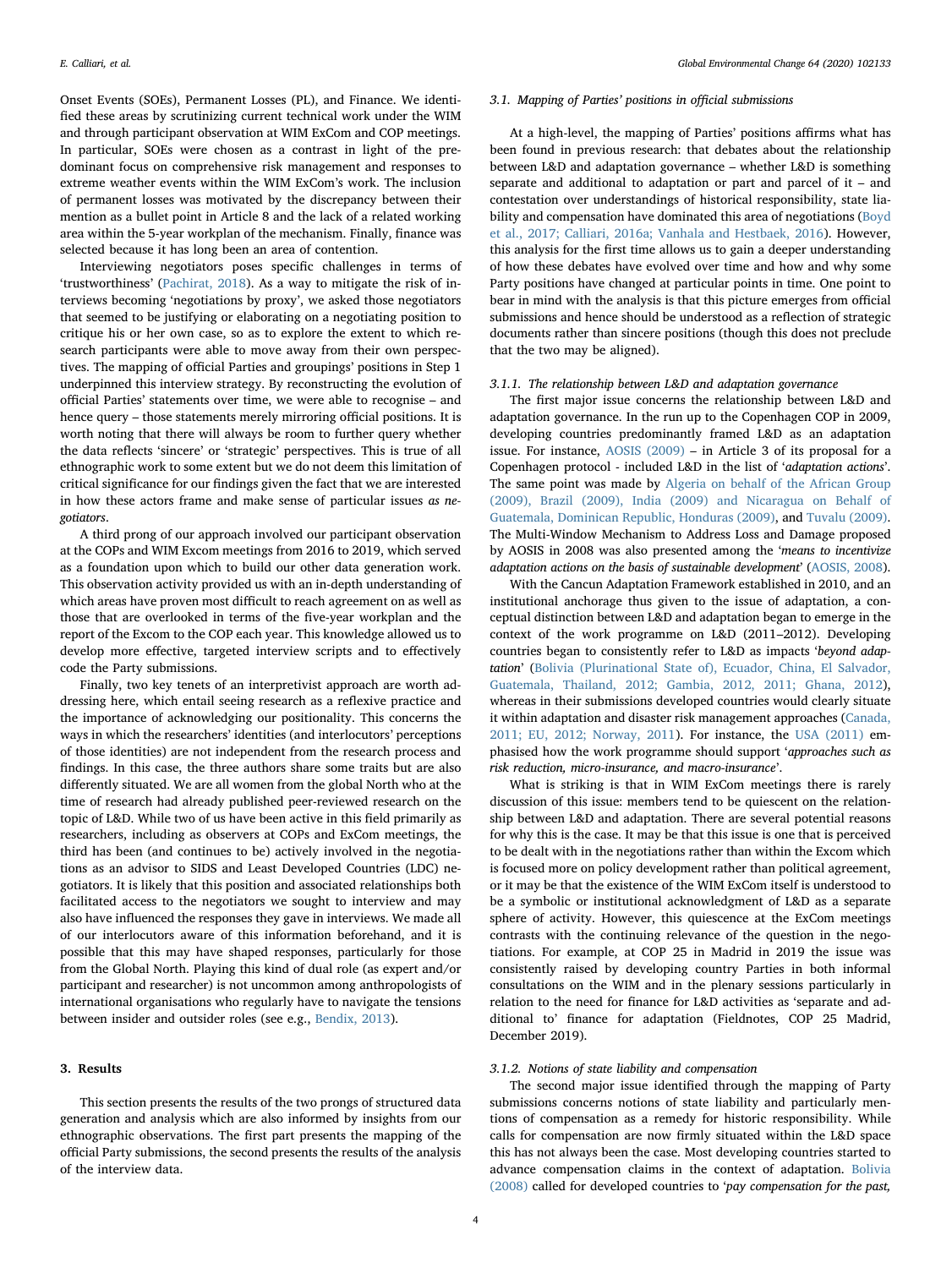present and future damage caused by the impacts of climate change'. This position was further elaborated in pointing to an 'adaptation debt" owed by developed countries to developing countries [\(Bolivia, 2009;](#page-7-14) [Venezuela on Behalf of Cuba, Bolivia, 2010\)](#page-7-14). On the same note, [Bangladesh \(2009\)](#page-7-15) proposed to include the 'setup of a rapid financing window (...) including compensation mechanism' in the suite of 'adaptation activities' in the post-2012 regime. Similar language was employed by [Guatemala on Behalf Of Belize, Costa Rica, Dominican Republic, El](#page-8-28) [Salvador, Guatemala, Honduras \(2009\), Micronesia \(2009\) and Guyana](#page-8-28) [\(2009\)](#page-8-28) referring to, for example, a 'compensation mechanisms for adaptation'.

AOSIS was the first grouping to explicitly link compensation and L& D. In a submission to the 'Dialogue on long-term cooperative action to address climate change by enhancing implementation of the convention', it called for considering 'how vulnerable countries will be compensated for loss and damage associated with climate change impacts that is not avoided by adaptation funding under the Convention' [\(AOSIS, 2007](#page-7-16)). This point was expanded in the Multi-Window Mechanism a year later ([AOSIS, 2008\)](#page-7-11), which suggested a holistic approach to the needs of vulnerable developing countries by bringing together 'tools to address adaptation, financial risk management and risk transfer, and loss and damage'. The mechanism consisted of: i) an insurance component to manage financial risk from extremes; ii) a rehabilitation/compensatory component to address negative impacts from SOE; iii) a risk management component to facilitate and inform i) and ii). Arguably off the back of this proposal, compensation as an issue began to be tied explicitly to L&D by other developing countries [\(Algeria on behalf of the](#page-7-10) [African Group, 2009; Bolivia, 2010; Brazil, 2009; Colombia, 2009; Cook](#page-7-10) [Islands, 2009; Grenada on behalf of AOSIS, 2010; Guatemala on Behalf](#page-7-10) [Of Belize, Costa Rica, Dominican Republic, El Salvador, Guatemala,](#page-7-10) [Honduras, 2009; India, 2009](#page-7-10)). AOSIS reiterated the three-fold approach of the Multi-Window Mechanism in discussions under the SBI [\(AOSIS,](#page-7-17) [2012\)](#page-7-17). In that context, Bolivia, Ecuador, China, El Salvador, Guatemala, Thailand, Philippines and Nicaragua also made reference to compensation for the adverse impact of SOEs – in the form of a 'solidarity fund' – and rehabilitation ([Bolivia \(Plurinational State of\), Ecuador, China, El](#page-7-12) [Salvador, Guatemala, Thailand, 2012](#page-7-12)).

Interestingly, calls for compensation were largely abandoned after the establishment of the WIM in 2013. Among the few calls for compensation that continued to crop up was the Central American Integration System's (SICA, in Spanish) demands for the establishment of a financial component of the WIM and the provision of rehabilitation and compensation for L&D ([SICA, 2014](#page-8-29)). Reference to compensation was also made by AOSIS and the G77  $+$  China in the proposal for a 'Climate Change Displacement Coordination Facility'. Among the performed functions, the facility was to provide 'compensation measures for people displaced by climate change' – a provision that was dropped without excessive clamour on the road to Paris ([Calliari, 2016a\)](#page-8-4). Most of the calls for compensation we identified in our analysis of the submissions were concentrated before 2013, when discussing the establishment of an institutional mechanism to address L&D under the Convention (what eventually became the WIM). Based on participant observation at ExCom meetings from 2016 to 2019 we also note that the term 'compensation' has not been used in the meetings that have been open to observers which we attended. At COP 21, the decision text includes an explicit exclusion of liability claims and compensation requests which is understood to be a part of a trade-off by developing countries for a dedicated L&D article in the PA. However, mentions of compensation reappeared in a number of interpretative declarations to the instruments of ratification of the PA [\(UNTC, 2016](#page-8-30)). Bolivia, the Philippines, Nauru, Marshall Islands, Cook Islands, Solomon Islands and Tuvalu emphasised how the application of the PA shall in no way constitute a renunciation of any rights under international law concerning state responsibility for the adverse effects of climate change, and that no provision can derogate from principles of general international law or any claims or rights concerning compensation due to the impacts of climate change.

# 3.2. Deconstructing the politics in the L&D debate

While the analysis above shows the evolution of the two key political debates in L&D negotiations which have also been the focus of existing scholarly analysis, our interviews highlight other issues which negotiators attribute meaning and importance to as well. Certainly, the liability and compensation issue is still understood to be the most contentious issue by negotiators from across the developed-developing country divide (8 out of 14 research participants raised it unprompted during interviews; 4 developed; 4 developing). However, an important original finding that we present here are the differing understandings of the compensation issue and interpretations of how they interact with other elements of climate governance both within the L&D debate and beyond. The relationship between adaptation and L&D governance was also brought up in an unprompted way by a number of the research participants. The issue of who is responsible for addressing losses and damages – which is a debate that has been identified in previous research [\(Calliari, 2016a; Vanhala and Hestbaek, 2016\)](#page-8-4) – was also raised by negotiators as was consideration of how 'the technical' nature of L& D interacts with 'the political'. A surprising finding was the persistence of questions about the legitimacy of L&D as a separate stream of work within the UNFCCC even years after the establishment of the WIM. Finally, a factor that tends to be overlooked in most research on L&D is its relationship with other tracks of the climate change negotiations.

### 3.2.1. The ghost of compensation and its multivalence

Compensation and liability were the themes most often mentioned by negotiators when asked to identify the top three issues likely to generate tensions in L&D talks. As one small island states negotiator puts it, "anything that hints of liability and responsibility creates tensions" (Interviewee 10). While the language in the decision accompanying the PA pushed compensation claims out of the UNFCCC's remit, both developed and developing countries' Interviewees recognise the possibility for the remedy to be pursued through other legal channels (Interviewees 2 and 10), a point already stressed by several small island states in their interpretative declaration to the PA ([UNTC, 2016\)](#page-8-30). Yet, the formal exclusion of compensation and liability claims from the UNFCCC process does not seem to imply that the ghost of compensation will stop fidgeting in negotiating rooms (Interviewee 7). In the view of an African negotiator, the clause 'doesn't seem to be giving them [i.e. developed countries] the comfort that they want. It makes the discussion really difficult', because "at the back of their minds, when we don't even mean it they are just reading it into [what we say] (Interviewee 13).

The interviews interestingly highlight the existence of different understandings or framings of 'compensation' suggesting the multivalence of the concept. A Caribbean negotiator distinguishes multiple historical interpretations of compensation among developing countries: in the research participant's view low lying islands facing 'an immediate existential threat' considered compensation as the only prompt remedy, while larger developing countries showed longer term concerns (e.g. desertification) and sought a 'support mechanism (…) to help them address those concerns over time' (Interviewee 11). In an African negotiator's words, compensation broadly refers to support to 'help the vulnerable countries to develop capacity' through 'capacity building' and 'technology transfer', and not simply 'asking for money' (Interviewee 6). Another African colleague argues that even when referring to 'rehabilitation', as reflected in the Cancun decision, in developed countries' negotiators' minds that may sound like 'compensation'. Yet, as the Interviewee states, 'rehabilitation could mean several things' and not (just) asking 'developed countries to come and pay' (Interviewee 5).

### 3.2.2. Legitimacy of L&D as a separate issue

In line with the official country submissions, most developed country negotiators explicitly talk about L&D as belonging to the realm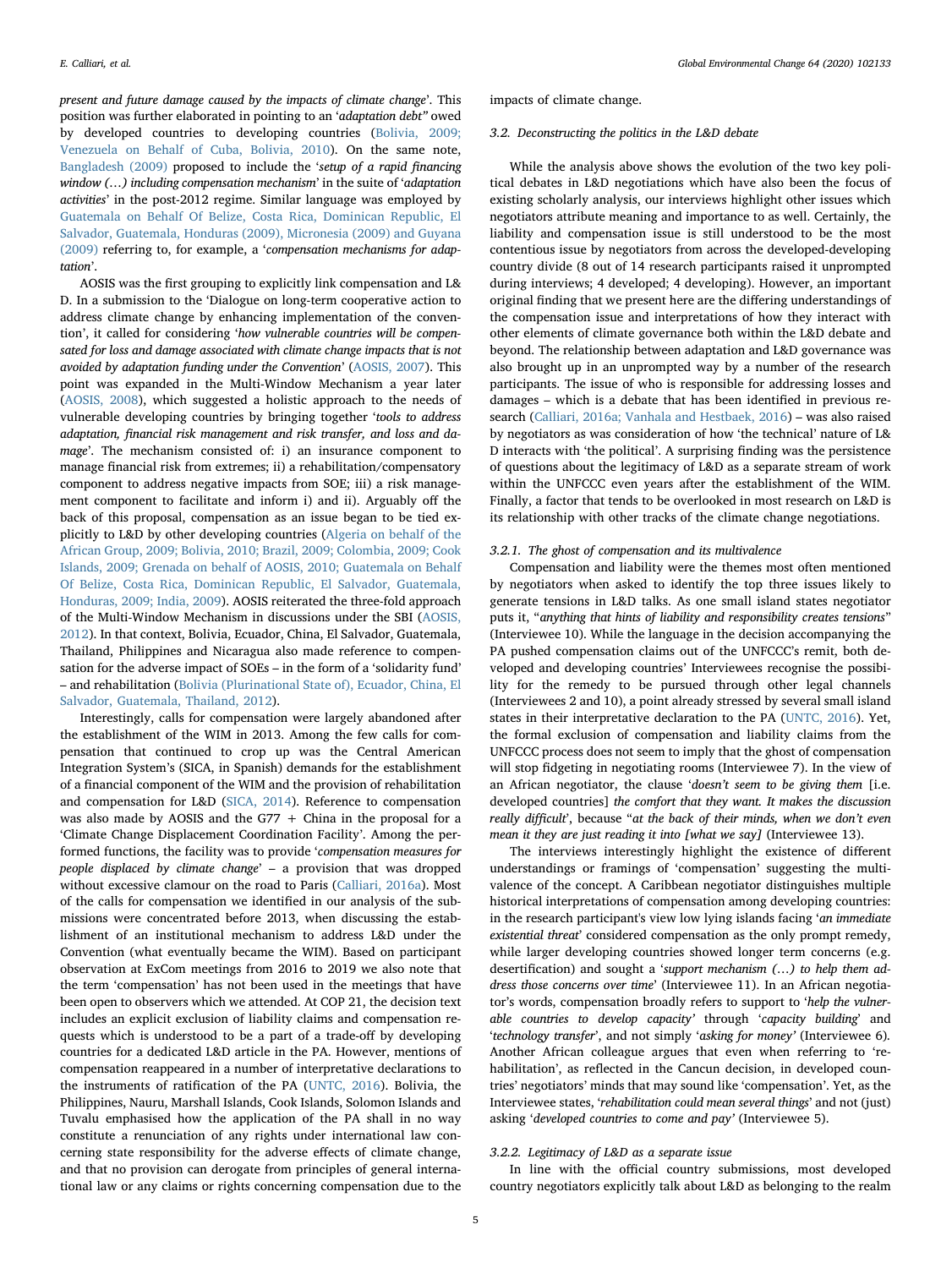of adaptation (Interviewees 1, 2, 3). On the part of developing countries, the separation between L&D and adaptation is instead assumed – at least among our interlocutors (e.g. Interviewee 11) - and taken as the starting point for negotiations. As the analysis of official submissions shows, struggles around definitions characterised the work programme on L&D (2011–2012), but seem to be currently set aside. A developing country respondent notes that: 'there is no longer the need to debate the very premise of L&D: not because people have come to full agreement, but because there are ways to by-pass those issues (Interviewee 14). Yet, interviews reveal a more profound and substantial set of questions being asked: are climate-related losses and damages recognized as a problem by all Parties sitting at the negotiation table? Is talking about these losses and damages perceived as legitimate? As a developed country negotiator puts it, there is 'a problem that nobody agrees on … what the nature of the problem really is, and people are trying to twist (…) the definition so that it actually fits the interests they want to achieve' (Interviewee 1). Other developed countries' negotiators (Interviewees 2, 3 and 4) implicitly or explicitly share this point of view. For those who explicitly share this view this seems to be largely rooted in an attempt to be 'practical (…) and see what works on the ground' (Interviewee 3), which in turn reveals difficulties in conceptually distinguishing L&D governance from DRR, adaptation and humanitarian work (Interviewee 2). This reasoning goes as far as not 'understand[ing] in what way loss and damage would be different or separate from mitigation or from adaptation' and in considering the consensus reached in various COP decisions and in Article 8 of the PA as purely politically motivated (Interviewee 1). The analysis of the interviews raises questions about whether developed countries really understand what developing countries want (Interviewee 4) – or instead make assumptions about this. This results in developing countries feeling their requests for action and support in addressing L&D are being "push[ed] back" (Interviewee 10). This is an issue that has also dominated some of the Excom meetings that we have observed and was a particular feature of informal consultations and plenary sessions at COP 24 and 25.

# 3.2.3. Whose responsibility?

Interviews reveal tension around how the interplay between international cooperation and the agency of national governments should be articulated. In other words: how much of a role should national governments and the international community each play in addressing the adverse impacts of climate change? How should the development choices of national governments, which might affect the exposure and vulnerability of their population, be factored into decisions about the balance of responsibility? The point about "accountability" (Interviewee 3) and "responsibility" (Interviewee 4) of countries in exacerbating the impact of disasters is a leitmotif in developed countries' framing. A developed country negotiator exemplifies the point by recalling how years ago the Marshall Islands hosted the Pacific Island Forum (PIF) by 'building right along the coastline' and how decisions about 'building along really vulnerable areas' 'still keep being made' (Interviewee 2). Even more bluntly, another developed Party negotiator highlights that 'we are starting from a world where people are put at risk, and where governments have made a lot of decisions not to protect their own people' (Interviewee 3). To a certain extent this position is recognized by their developing country counterparts, with the latter emphasising nevertheless the "added constraint" imposed by climate change which is "making what was a bad situation worse" (Interviewee 11).

# 3.2.4. Two sides of the same coin? L&D as a technical or political problem

Nearly all negotiators (12 out of 14; 8 developing; 4 developed) refer directly or indirectly to two levels of discussion within negotiations: a technical level at which pragmatic solutions may be sought, and a political level that would ideally be bracketed to allow for informed debate and partial progress on the ground. Direct references are made either when the existence of two levels is framed as a problem or challenge (e.g. 'those two levels have totally different logics, and totally

different dynamics', Interviewee 1) or when the need to have separate technical and political discussions is flagged (e.g. 'Number two [solution] would be to work on the aspects of loss and damage from a technical perspective', Interviewee 8). Indirect references are made when either one of the levels is singled out explicitly (e.g. 'from a technical perspective I would totally agree', Interviewee 11) or the discussions are described as political (e.g. 'it is still a very political issue', Interviewee 13).

The (alleged) multi-level nature of the L&D debate is acknowledged and problematized by negotiators. A small island negotiator traces the lack of progress on permanent losses to the fact that the "WIM is still at a political level" and lacks "real experts" (Interviewee 9). A developed country negotiator reports of having been shocked when joining L&D negotiations in realizing that, together with colleagues, they "were never working at a technical level" (Interviewee 4). There is a general consensus, supported by existing research ([Thomas and Benjamin, 2018](#page-8-31)), that knowledge and data gaps are a significant obstacle towards action. As a Small Island State negotiator reports: "[Permanent losses] is a complex issue and I guess it is also one of the explanations for why we have not looked into it. Not, that we are ignoring them but understand the issues around it before we get into it" (Interviewee 12).

At the same time, there seems to be agreement that the technical and political dimensions cannot be divorced and need to be addressed concurrently (Interviewees 2 and 11). As a developed country negotiator underscores, addressing only one side will not be effective and technical responses alone will 'not address the concern of the other side which is a much more political high-level one' (Interviewee 1). Advances on L&D might thus be obtained by reconciling what is "technically and politically feasible" (Interviewee 2).

# 3.2.5. L&D as symptom of other problems

With different degrees of explicitness, respondents connect controversies in the L&D discussion to wider existing disputes within the UNFCCC and beyond. The most evident, recognized by both developed and developing countries, is the lack of ambition in mitigation, adaptation and support. The link with mitigation is cited most commonly by developed countries ("if the progress on mitigation is considered sufficient then I suppose the loss and damage issue will not be such a problem anymore", Interviewee 1). Yet, some developing countries also recognise the role of major emerging economies as emitters, and the way this is causing discomfort to small island states in the  $G77 + China group$ (Interviewee 8). The complexity of South-South dynamics seems to have affected G77  $+$  China position on the topic. As highlighted by a developing country negotiator, 'there was a common understanding that compensation was not part of the G77 position' (Interviewee 14). From a different angle, the point is also made by a developed country negotiator that refers to the opposition by China as a 'major emitter' to any 'liability framework' (Interviewee 2).

Issues of support are raised by developing country research participants. In particular, finance is felt to have always been "a problem in the whole Convention" (Interviewee 7), with developed countries also acknowledging this point (Interviewees 2 and 3). Yet, controversies over support seem to epitomize a more generally felt weakness in the way North-South assistance is deployed. While developed countries suggest increased cooperation with the DRR, humanitarian and development communities as a complementary way to systematize and gather funding, the proposal provokes a general disappointment with humanitarian aid which is especially felt by small islands states. There is an impression of 'money tend[ing] to go back to those very same countries' where the support came from and that it 'does not build technical capacity within [recipient] countries' which makes it then 'difficult to quantify and qualify the support that [has been](…) actually received on the ground (Interviewee 11).

### 4. Discussion

There is now a scholarly consensus that the liability-compensation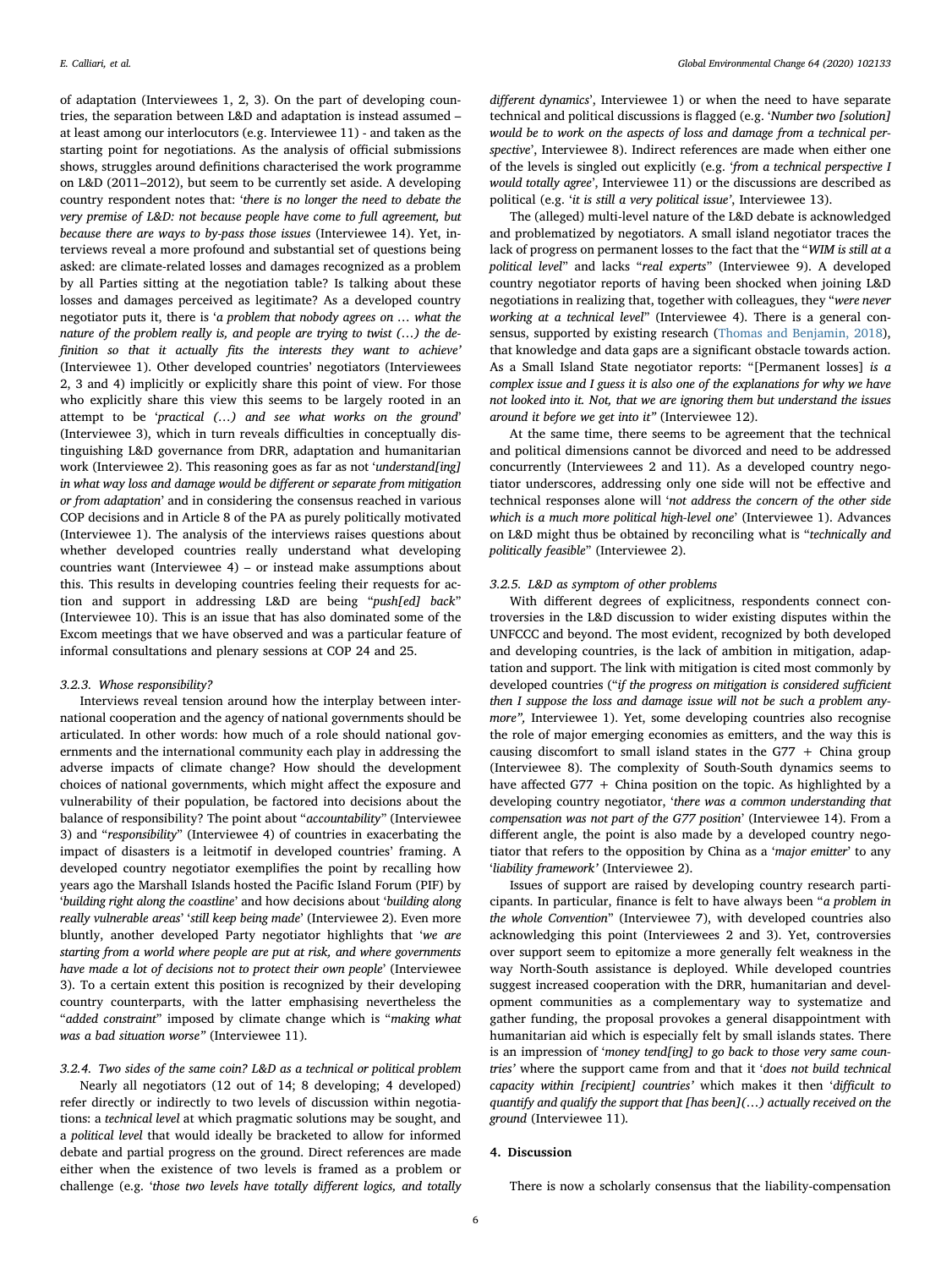dispute is important in explaining the slow pace of progress in L&D negotiations and implementation of related activities. Our analysis builds on these findings by showing that despite the exclusion of compensation-related discussions in the post-PA era, these calls have a long legacy and shape understandings of what is being asked for in terms of action and support. It also interestingly reveals that compensation is not a monolithic concept and research participants tended to refer to it in different ways – not necessarily with a legalistic or liability framing in mind. This is important for two interrelated reasons. First, for some there is a static understanding of what 'compensation' means whereas for others its explicit exclusion from the UNFCCC's mandate has changed the meaning of this term. This reveals the way assumptions or simplifications of other Parties' objectives can shape and ultimately hinder the debate. It also shows the different ways in which the use of this term resonates with different audiences when it is used for either strategic reasons or out of 'good faith'. Second, it shows potential to go beyond stated mutually-exclusive positions (for or against compensation) and recognise the different meanings negotiators attribute to the concept and the assumptions they may make about the underlying interests or concerns of others. Principled negotiation theory has shown the importance of focusing on the core concerns implied in official positions, which often refer to basic human needs like security, material well-being, recognition, sense of belonging, and control over one's own destiny [\(Fisher et al., 1991\)](#page-8-32). For instance, calls for compensation by Pacific SIDS can be understood not just a request for finance but rather an expression of the existential threat they face and the desire for recognition of its unjust root causes. This example suggests that focusing on core concerns offers the potential of moving away from the current configuration of L&D negotiations as a win-lose negotiating game to be solved through compromise or domination. Future research investigating core interests and concerns underlying official positions could enhance understanding of how, and to what extent, they could be reconciled or how common goals could be devised.

Controversies around liability and compensation also impact on discussions around the relationship between L&D and adaptation. As our historical account of Parties' positions shows, struggles around a conceptual distinction explicitly emerged in the context of the L&D Work Programme. Developing countries began to call for separate provisions under the UNFCCC and increasingly identified compensation as a key component of L&D-specific responses, while developed countries denied the need for provisions other than adaptation and rejected any notion of responsibility. As a way forward, Parties 'agreed to disagree' on a strict definition of L&D within the UNFCCC. Recent research has shown how such constructive ambiguity was helpful in institutionalizing L&D under the UNFCCC ([Calliari, 2016a; Serdeczny,](#page-8-4) [2017; Vanhala and Hestbaek, 2016\)](#page-8-4). It allowed for depolarizing the debate by letting every Party have its own meaning reflected in Decision 2/19 establishing the WIM, and later in Article 8 of the PA. Yet, it also had the side-effect of preventing constructive discussion around the framing of the problems to be addressed and the resulting space within which to develop solutions. Our results also highlight that contention can go as far as questioning the very existence of the concept of L&D and its legitimacy within the architecture of the UNFCCC. This begs the question of whether agreement on a shared definition of L&D would be helpful. Some have argued that shared meaning is necessary to advance progress ([Page and Heyward, 2017](#page-8-33)), while other have suggested that any attempts to devise a definition would inspire antagonistic sentiments and lead to political deadlock [\(Boyd et al., 2017](#page-7-1)). By interviewing negotiators, we did not find evidence of any preferred option in this respect. Future research could extract useful insights and lessons-learnt from the way adaptation moved from an undefined and politically sensitive issue within negotiations ([Schipper, 2006](#page-8-34)) to a pillar of climate action on par with mitigation in the context of the Paris Agreement.

Our analysis also importantly points to the need for scholarship in this area to consider L&D governance in conjunction with other issues within the UNFCCC. These include the equitable distribution of responsibility for climate action (mitigation, adaptation and support) as it should be embedded in the Common but Differentiated Responsibilities and Respective Capabilities (CBDR-RC) and equity principles. The implementation of these principles – extensively discussed in terms of mitigation ([Rajamani, 2016](#page-8-35)) and, at least to some extent in regards to adaptation funding [\(Winkler and Rajamani, 2014](#page-9-1)) – poses unique challenges for L&D-related action. When considering the relationship between mitigation activity and the L&D debate – i.e. losses and damages as a result of insufficient ambition in mitigation – whether CBDR-RC should be interpreted and operationalised in light of evolving national circumstances or based on a static understanding of these remains unresolved. The  $G77 +$  China includes emerging economies, which officially support L&D as a group position, but are regarded as big emitters by its most vulnerable members. Our results show, for instance, how the group compromised to keep compensation claims out of G77 + China positions, with this indicating discomfort by some Parties' in supporting the position. Similar dynamics emerge when dealing with CBDR-RC in the adaptation realm, where the principle is operationalised by recognizing the vulnerability of particular groups, communities and ecosystems; by allowing for flexibility for countries in their adaptation actions; and by calling for financial support for developing countries [\(Rajamani, 2018\)](#page-8-36). In that context, the polarization of interests between emerging economies and the most vulnerable states is epitomised by struggles over the reference to 'particularly' vulnerable developing countries when defining potential beneficiaries of L&D support, as exemplified by the dynamics within the G77 + China group at COP22 ([Calliari,](#page-8-37) 2016b). These disputes within the G77 + China group importantly point to more intricate political struggles around L&D, rather than a simplistic juxtaposition between developed and developing countries.

Yet, our results show that the issue of responsibility might acquire another (unexpected) connotation in the L&D debate. The main conundrum to overcome here is how to strike a balance between the need of the international community to support adaptation efforts and the accountability of national governments to protect their citizens by not increasing their exposure or vulnerability. Developed country respondents consistently referred to the role of national institutions in exacerbating the impact of disasters in developing countries. However, it is very difficult to understand how this complex and context-specific interplay between 'responsibilities' across governance scales – the national and international – could be accounted for and operationalised in the climate change regime. While the focus on countries' primary responsibility for protecting their own people and infrastructure is strong in a blueprint like the Sendai Framework for Disaster Risk Reduction ([UN, 2015\)](#page-8-38), it seems difficult to reconcile with treaty provisions on historical responsibility for anthropogenic climate change.

This paper also highlights the added value of adopting a political ethnographic sensibility. By combining analysis of texts, participant observation techniques and interviews with negotiators, we are able to uncover the polyvalent meanings of important concepts such as 'compensation' and 'adaptation' that are core to the L&D debate. Understanding the ways in which these concepts are deployed politically and the multiplicity of meanings that negotiators attribute to these (and other) ideas would not be possible through interviews or participant observation alone. Therefore in order to truly begin to understand 'the political' in this area of climate governance it is useful to both be immersed within the political context where this dialogue happens and explore how the insiders themselves approach key issues.

Finally on a related, theoretical level we argue in contrast to existing scholarship that de-politicising L&D may not be feasible or even desirable. First, de-politicisation is per se a highly political process ([Bettini, 2013](#page-7-18)), as it implies covering up or repressing the conflictual aspects that are at the essence of the definition and deliberation of an issue. As such, removing 'the political' has the very political effect of reaffirming existing dominant relations. Within the UNFCCC, this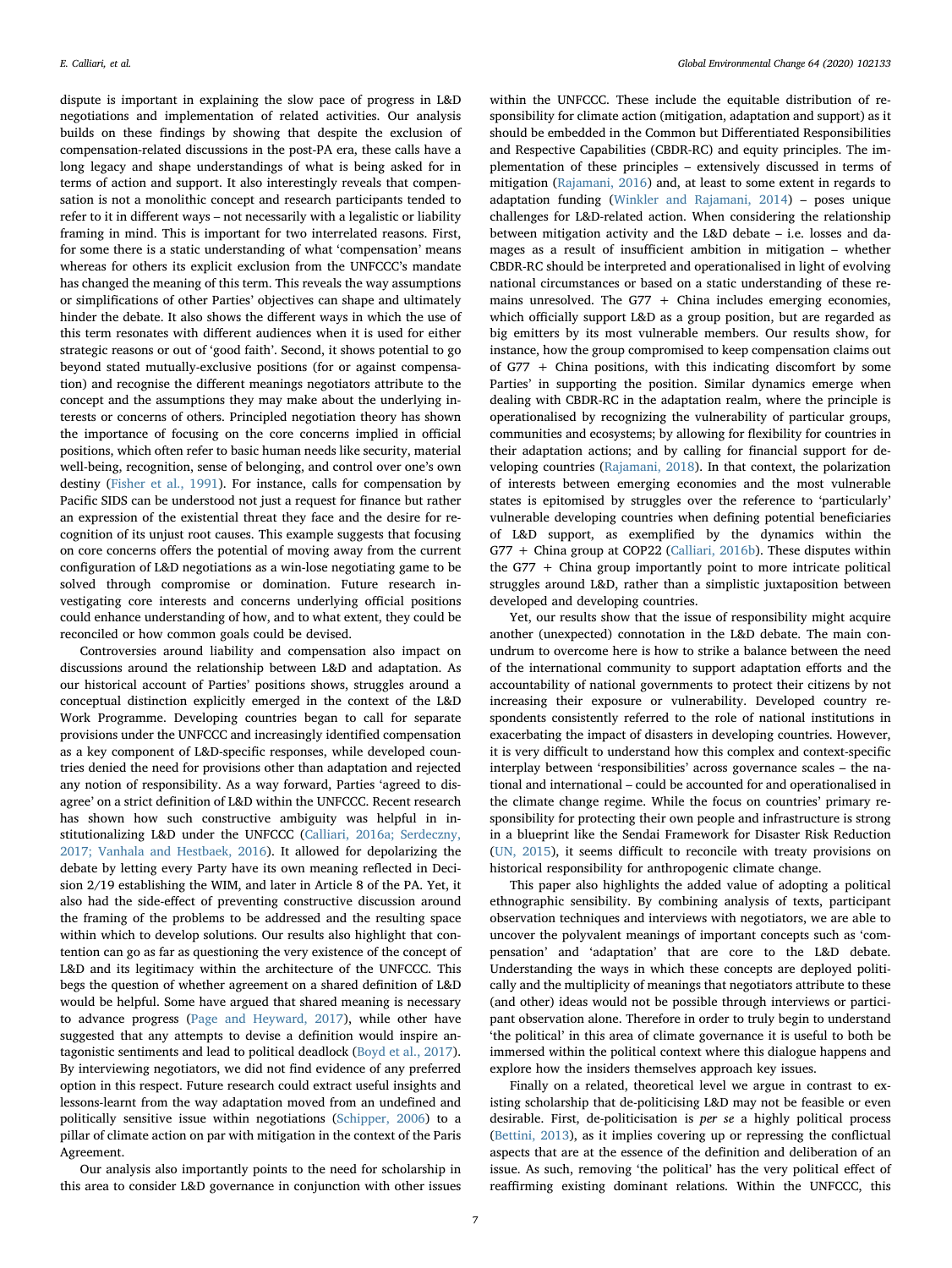would mean re-producing current power asymmetries in climate negotiations [\(Schroeder et al., 2012\)](#page-8-39). Second, even assuming a de-politicised deliberation process, the resulting actions will have distributional - and thus political - effects. The growth of delegated bodies and the growing prevalence of rationalistic-technocratic discourse in the realm of L&D may be an avenue for progress but they will also have political impacts that should be considered by social scientists. Finally, de-politicisation may not be desirable in that it may hinder possibilities for discussion, debate and potential resolution. Recognising (rather than repressing) political conflicts can help to create a common ground for constructive debate. In short, through acknowledgment of the very political nature of the issue 'antagonists may be turned into agonists' (Mouff[e, 2005\)](#page-8-12). Recognising the political nature of L&D has thus the very practical merit of making normative and material stumbling blocks in the debate explicit, which then may allow for the possibility of meaningful deliberation and action.

# 5. Conclusions

L&D is arguably one of the most contentious issues to have emerged within climate negotiations in recent years. While the lion's share of scholarly and media attention has been paid to the very visible disputes around compensation and liability, our paper offers a more fine-grained understanding of the politics involved. An important, original finding we present are the differing understanding of the compensation issue, and how these interact with other elements of climate governance both within and beyond the L&D debate. By showing the multiple and contested meanings of the idea of 'compensation' and how this shapes Parties' objectives, we highlight opportunities to go beyond stated mutually-exclusive positions to single out less confrontational issues from irreducibly antagonistic ones. Another key and surprising finding the paper brings to research on L&D concerns the persistence of questions about the legitimacy of L&D as a third pillar of climate policy, even years after the establishment of the WIM and Article 8 of the PA. The paper further unpacks tensions between the technical and political dimension of the debate; disputes over accountability for losses and damages incurred; as well as the relationship of L&D with other tracks of climate negotiations – all factors that tends to be overlooked in most research on L&D. It also importantly helps to refine our understanding of the political struggles around L&D by moving away from a simplified representation of the debate as a Global North vs Global South issue.

This refined understanding of the politics around L&D would have not been possible without adopting an interpretivist perspective. A key feature of the paper is that it provides a new understanding of L&D dynamics by engaging with those at the very heart of negotiations, i.e. negotiators. From a methodological point of view, this stresses the need to both be immersed within the political context where these dialogues unfold and to explore how insiders approach key issues if we want to understand the political challenges in this area of climate governance. Finally, from a related theoretical perspective, this research highlights the opportunities associated with not treating 'politics' as a dirty word and to openly and rigorously analyse the normative and distributional – and thus fundamentally political – implications of deliberative processes within the UNFCCC.

# Declaration of Competing Interest

The authors declare that they have no known competing financial interests or personal relationships that could have appeared to influence the work reported in this paper.

### Acknowledgements

This work was supported by the European Research Council project CCLAD (The Politics of Climate Change Loss and Damage) [Grant

agreement No. 755753 — CCLAD — ERC-2017-STG] and the German Federal Ministry of Education and Research (01LN1711A). The authors are also thankful to Angelica Johansson, Friederike Hartz, Monserrat Madariaga Gomez De Cuenca and Frances Butler for the excellent comments and suggestions on previous versions of the paper, and to Michai Robertson and Olivia Nouailhetas-Baneth for their research assistance.

# References

- <span id="page-7-4"></span>Abélès, M., 2011. Des anthropologues à l'OMC. Scènes de la gouvernance mondiale. CNRS éditions, Paris.
- <span id="page-7-10"></span>Algeria on behalf of the African Group, 2009. Submission on the outcome of the Ad Hoc Working Group on Long Term Cooperative Action under the Convention under item 3 [WWW Document]. URL [https://unfccc.int/sites/default/](https://unfccc.int/sites/default/files/resource/docs/2009/awglca8/eng/misc08.pdf)files/resource/docs/2009/ [awglca8/eng/misc08.pdf](https://unfccc.int/sites/default/files/resource/docs/2009/awglca8/eng/misc08.pdf).
- <span id="page-7-17"></span>AOSIS, 2012. Submission by the Republic of Nauru on behalf of the Alliance of Small Island States (AOSIS). Plan of Work for the Ad-hoc Working Group on the Durban Platform for Enhanced Action.
- <span id="page-7-9"></span>AOSIS, 2009. Proposal by the Alliance of Small Island States (AOSIS) for the survival of the Kyoto Protocol and a Copenhagen Protocol to enhance the implementation of the United Framework Convention on Climate Change [WWW Document]. URL [https://](https://unfccc.int/sites/default/files/resource/docs/2009/awglca8/eng/misc08.pdf) unfccc.int/sites/default/fi[les/resource/docs/2009/awglca8/eng/misc08.pdf](https://unfccc.int/sites/default/files/resource/docs/2009/awglca8/eng/misc08.pdf).
- <span id="page-7-11"></span>AOSIS, 2008. Proposal to the AWG-LCA Multi-Window Mechanism to Address Loss and Damage from Climate Change Impacts.
- <span id="page-7-16"></span>AOSIS, 2007. AOSIS submission to the fourth workshop under the dialogue on long term cooperative action to address climate change by enhancing implementation of the Convention [WWW Document]. URL https://unfccc.int/fi[les/meetings/dialogue/](https://unfccc.int/files/meetings/dialogue/application/pdf/wp14-aosis.pdf) [application/pdf/wp14-aosis.pdf](https://unfccc.int/files/meetings/dialogue/application/pdf/wp14-aosis.pdf).
- <span id="page-7-7"></span>Auyero, J., 2006. Introductory note to politics under the microscope: Special issue on political ethnography I. Qual. Sociol. 29, 257–259. [https://doi.org/10.1007/s11133-](https://doi.org/10.1007/s11133-006-9028-7) [006-9028-7](https://doi.org/10.1007/s11133-006-9028-7).
- Baiocchi, G., Connor, B.T., 2008. The Ethnos in the Polis: Political Ethnography as a Mode of Inquiry. Sociol. Compass 2, 139–155. [https://doi.org/10.1111/j.1751-9020.2007.](https://doi.org/10.1111/j.1751-9020.2007.00053.x) 00053 x
- <span id="page-7-15"></span>Bangladesh, 2009. Enhanced national/international action on mitigation [WWW Document]. URL [https://unfccc.int/sites/default/](https://unfccc.int/sites/default/files/resource/docs/2009/awglca6/eng/misc04p01.pdf)files/resource/docs/2009/ [awglca6/eng/misc04p01.pdf.](https://unfccc.int/sites/default/files/resource/docs/2009/awglca6/eng/misc04p01.pdf)
- <span id="page-7-5"></span>Barnes, J., Dove, M., Lahsen, M., Mathews, A., McElwee, P., McIntosh, R., Moore, F., O'Reilly, J., Orlove, B., Puri, R., Weiss, H., Yager, K., 2013. Contribution of anthropology to the study of climate change. Nat. Clim. Change 3, 541–544. [https://doi.](https://doi.org/10.1038/nclimate1775) [org/10.1038/nclimate1775](https://doi.org/10.1038/nclimate1775).
- <span id="page-7-3"></span>Bayard De Volo, L., Schatz, E., 2004. From the inside out: Ethnographic methods in political research. PS - Polit. Sci. Polit. 37, 267–271. [https://doi.org/10.1017/](https://doi.org/10.1017/S1049096504004214) [S1049096504004214](https://doi.org/10.1017/S1049096504004214).
- <span id="page-7-8"></span>Bendix, R., 2013. The power of perseverance. Exploring negotiation dynamics at the World Intellectual Property Organization, in: Müller, B. (Ed.), The Gloss of Harmony:
- The Politics of Policy-Making in Multilateral Organisations. Pluto Press, pp. 23–49. Benzecry, C.E., Baiocchi, G., 2017. What is political about political ethnography? On the context of discovery and the normalization of an emergent subfield. Theory Soc. 46, 229–247. [https://doi.org/10.1007/s11186-017-9289-z.](https://doi.org/10.1007/s11186-017-9289-z)
- <span id="page-7-18"></span>Bettini, G., 2013. Climate Barbarians at the Gate? A critique of apocalyptic narratives on "climate refugees". Geoforum 45, 63–72. [https://doi.org/10.1016/j.geoforum.2012.](https://doi.org/10.1016/j.geoforum.2012.09.009) [09.009](https://doi.org/10.1016/j.geoforum.2012.09.009).
- <span id="page-7-0"></span>Bhutan, 2019. Submission by Bhutan on behalf of the Least Developed Countries Group on possible elements to be included in the terms of reference for the review of the Warsaw International Mechanism (WIM).
- Bolivia, 2010. Submission by the Plurinational State of Bolivia to the ad-hoc working group on long-term cooperative action [WWW Document]. https://doi.org/10.1558/ jsrnc.v4il.24.
- <span id="page-7-14"></span>Bolivia, 2009. Commitments for Annex I Parties under paragraph 1 (b) (i) of the Bali Action Plan: Evaluating developed countries' historical climate debt to developing countries [WWW Document]. URL [https://unfccc.int/sites/default/](https://unfccc.int/sites/default/files/resource/docs/2009/awglca6/eng/misc04p01.pdf)files/resource [docs/2009/awglca6/eng/misc04p01.pdf](https://unfccc.int/sites/default/files/resource/docs/2009/awglca6/eng/misc04p01.pdf).
- <span id="page-7-13"></span>Bolivia, 2008. Contribution to the AWG-LCA and the Chair's Note entitled "Ideas and proposals on paragraph 1 of the Bali Action Plan" [WWW Document]. URL [https://](https://unfccc.int/sites/default/files/resource/docs/2008/awglca4/eng/misc05a02p01.pdf) unfccc.int/sites/default/fi[les/resource/docs/2008/awglca4/eng/misc05a02p01.pdf](https://unfccc.int/sites/default/files/resource/docs/2008/awglca4/eng/misc05a02p01.pdf).
- <span id="page-7-12"></span>Bolivia (Plurinational State of), Ecuador, China, El Salvador, Guatemala, Thailand, P. and N., 2012. Theme III – The Role of the Convention in enhancing the implementation of approaches to address loss and damage associated with the adverse effects of climate change [WWW Document]. URL [https://unfccc.int/sites/default/](https://unfccc.int/sites/default/files/resource/docs/2012/sbi/eng/misc14a01.pdf)files/resource/ [docs/2012/sbi/eng/misc14a01.pdf.](https://unfccc.int/sites/default/files/resource/docs/2012/sbi/eng/misc14a01.pdf)
- <span id="page-7-1"></span>Boyd, E., James, R.A., Jones, R.G., Young, H.R., Otto, F.E.L., 2017. A typology of loss and damage perspectives. Nat. Clim. Chang. https://doi.org/10.1038/nclimate3389.
- Brazil, 2009. Submission from Brazil on subparagraph 1.b.i of the Bali Action Plan [WWW Document]. URL [https://unfccc.int/sites/default/](https://unfccc.int/sites/default/files/resource/docs/2009/awglca6/eng/misc04p01.pdf)files/resource/docs/2009/ [awglca6/eng/misc04p01.pdf.](https://unfccc.int/sites/default/files/resource/docs/2009/awglca6/eng/misc04p01.pdf)
- <span id="page-7-6"></span>Brosius, P.J., Campbell, L.M., 2010. Collaborative event ethnography: Conservation and development trade-offs at the fourth world conservation congress. Conserv. Soc. 8, 245–255. <https://doi.org/10.4103/0972-4923.78141>.
- <span id="page-7-2"></span>Byrnes, R., Surminski, S., 2019. Addressing the impacts of climate change through an effective Warsaw International Mechanism on Loss and Damage: Submission to the second review of the Warsaw International Mechanism on Loss and Damage under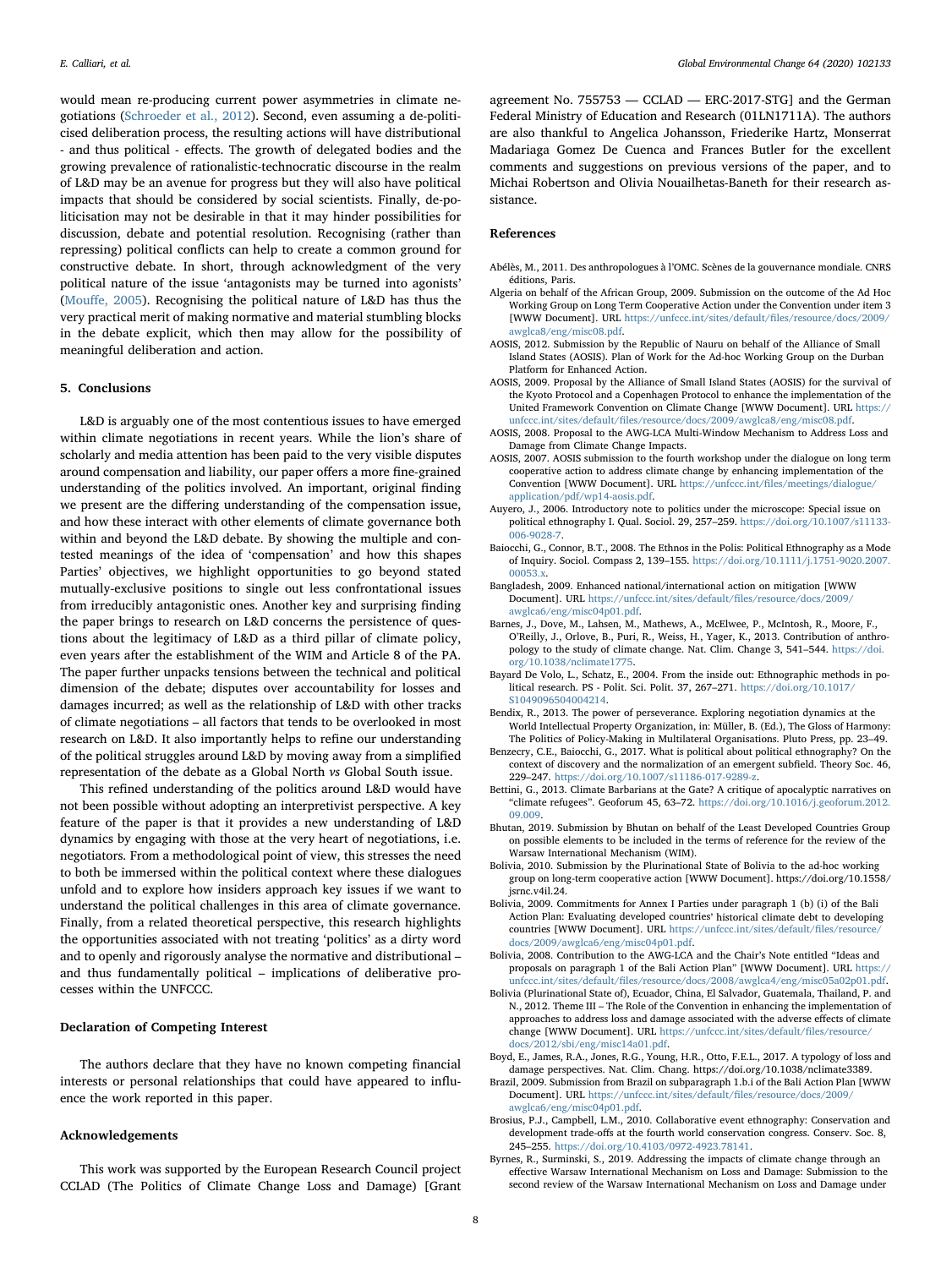the UNFCCC. London.

- <span id="page-8-4"></span>Calliari, E., 2016a. Loss and damage: a critical discourse analysis of Parties' positions in climate change negotiations. J. Risk Res. 1–23. [https://doi.org/10.1080/13669877.](https://doi.org/10.1080/13669877.2016.1240706) [2016.1240706.](https://doi.org/10.1080/13669877.2016.1240706)
- <span id="page-8-37"></span>[Calliari, E., 2016b. Review of the L&D mechanism agreed in Marrakech. Int. Clim. Policy](http://refhub.elsevier.com/S0959-3780(20)30716-0/h0125) [43, 12](http://refhub.elsevier.com/S0959-3780(20)30716-0/h0125)–13.
- <span id="page-8-18"></span>Campbell, L.M., Corson, C., Gray, N.J., MacDonald, K.I., Brosius, J.P., 2014. Studying global environmental meetings to understand global environmental governance: collaborative event ethnography at the tenth conference of the parties to the convention on biological diversity. Glob. Environ. Polit. 14, 46–64. [https://doi.org/10.](https://doi.org/10.1162/GLEP) [1162/GLEP](https://doi.org/10.1162/GLEP).
- <span id="page-8-26"></span>Canada, 2011. Elements for a Work Programme to consider approaches to address loss and damage associated with climate change impacts, including impacts related to extreme weather events and slow onset events [WWW Document]. URL [https://](https://unfccc.int/sites/default/files/resource/docs/2011/sbi/eng/misc01.pdf) unfccc.int/sites/default/fi[les/resource/docs/2011/sbi/eng/misc01.pdf.](https://unfccc.int/sites/default/files/resource/docs/2011/sbi/eng/misc01.pdf)

Colombia, 2009. Elements of a negotiating text on the Bali Action Plan [WWW Document]. URL [https://unfccc.int/sites/default/](https://unfccc.int/sites/default/files/resource/docs/2009/awglca6/eng/misc04p01.pdf)files/resource/docs/2009/ [awglca6/eng/misc04p01.pdf](https://unfccc.int/sites/default/files/resource/docs/2009/awglca6/eng/misc04p01.pdf).

- Cook Islands, 2009. Cook Islands submission to the AWG LCA [WWW Document]. URL https://unfccc.int/sites/default/fi[les/resource/docs/2009/awglca6/eng/misc04p01.](https://unfccc.int/sites/default/files/resource/docs/2009/awglca6/eng/misc04p01.pdf) [pdf.](https://unfccc.int/sites/default/files/resource/docs/2009/awglca6/eng/misc04p01.pdf)
- Corson, C., Campbell, L.M., MacDonald, K.I., 2013. Capturing the personal in politics: ethnographies of global environmental governance. Glob. Environ. Polit. 13, 46–64. [https://doi.org/10.1162/GLEP.](https://doi.org/10.1162/GLEP)
- Eriksen, S.H., Nightingale, A.J., Eakin, H., 2015. Reframing adaptation: The political nature of climate change adaptation. Glob. Environ. Change 35, 523–533. [https://](https://doi.org/10.1016/j.gloenvcha.2015.09.014) [doi.org/10.1016/j.gloenvcha.2015.09.014](https://doi.org/10.1016/j.gloenvcha.2015.09.014).
- EU, 2012. Work programme on loss and damage (SBI): Views and information taking into account the outcomes of the implementation of the work programme on loss and damage prior to the submission on the possible elements to be included in the recommendations on loss a [WWW Document]. URL [https://unfccc.int/sites/default/](https://unfccc.int/sites/default/files/resource/docs/2012/sbi/eng/misc14a01.pdf) fi[les/resource/docs/2012/sbi/eng/misc14a01.pdf](https://unfccc.int/sites/default/files/resource/docs/2012/sbi/eng/misc14a01.pdf).

<span id="page-8-6"></span>Excom, 2019. Summary of decision points at Excom 9. Bonn.

- <span id="page-8-13"></span>Ferguson, J., 1990. The Anti-Politics Machine "Development", Depoliticization and Bureaucratic Power in Lesotho. Cambridge University Press, Cambridge.
- <span id="page-8-32"></span>Fisher, R., Ury, W., Patton, B., 1991. Getting to yes : negotiating agreement without giving in. Houghton Mifflin.
- Fujii, L.A., 2010. Shades of truth and lies: Interpreting testimonies of war and violence. J. Peace Res. 47, 231–241. [https://doi.org/10.1177/0022343309353097.](https://doi.org/10.1177/0022343309353097)
- Gambia, 2012. Submission by the Gambia on behalf of the Least Developed Countries Group on Loss and Damage [WWW Document]. URL [https://unfccc.int/](https://unfccc.int/files/adaptation/application/pdf/submission_by_the_gambia_on_behalf_of_the_least_developed_countries_on_loss_and_damage.pdf)files/ [adaptation/application/pdf/submission\\_by\\_the\\_gambia\\_on\\_behalf\\_of\\_the\\_least\\_](https://unfccc.int/files/adaptation/application/pdf/submission_by_the_gambia_on_behalf_of_the_least_developed_countries_on_loss_and_damage.pdf) [developed\\_countries\\_on\\_loss\\_and\\_damage.pdf](https://unfccc.int/files/adaptation/application/pdf/submission_by_the_gambia_on_behalf_of_the_least_developed_countries_on_loss_and_damage.pdf).
- Gambia, 2011. Submission by the Gambia on behalf of the Least Developed Countries Group on Loss and Damage Overview [WWW Document].
- <span id="page-8-9"></span>Gewirtzman, J., Natson, S., Richards, J.-A., Hoffmeister, V., Durand, A., Weikmans, R., Huq, S., Roberts, J.T., 2018. Financing loss and damage: reviewing options under the Warsaw International Mechanism. Clim. Policy 18, 1076–1086. [https://doi.org/10.](https://doi.org/10.1080/14693062.2018.1450724) [1080/14693062.2018.1450724.](https://doi.org/10.1080/14693062.2018.1450724)
- Ghana, 2012. Theme III Role of the Convention on loss and damage from the adverse effects of climate change [WWW Document]. URL [https://unfccc.int/sites/default/](https://unfccc.int/sites/default/files/resource/docs/2012/sbi/eng/misc14a01.pdf)<br>fi[les/resource/docs/2012/sbi/eng/misc14a01.pdf](https://unfccc.int/sites/default/files/resource/docs/2012/sbi/eng/misc14a01.pdf).
- Grenada on behalf of AOSIS, 2010. Additional views in connection with the preparation of draft text for consideration by Parties at the AWG-LCA's 10th session [WWW Document].
- <span id="page-8-28"></span>Guatemala on Behalf Of Belize, Costa Rica, Dominican Republic, El Salvador, Guatemala, Honduras, N. and P., 2009. Submission of Compensation-Mechanism based on Adaptation. An approach for vulnerability reduction.
- <span id="page-8-23"></span>Gusterson, H., 2008. Studying Up Revisited. PoLAR. https://doi.org/https://doi.org/10. 1525/pol.1997.20.1.114untc.
- Guyana, 2009. Position statements for the negotiating text [WWW Document]. URL https://unfccc.int/sites/default/fi[les/resource/docs/2009/awglca6/eng/misc04p01.](https://unfccc.int/sites/default/files/resource/docs/2009/awglca6/eng/misc04p01.pdf) [pdf.](https://unfccc.int/sites/default/files/resource/docs/2009/awglca6/eng/misc04p01.pdf)
- Hagene, T., 2018. The power of ethnography: a useful approach to researching politics. Forum Dev. Stud. 45, 305–325. [https://doi.org/10.1080/08039410.2017.1366360.](https://doi.org/10.1080/08039410.2017.1366360)
- <span id="page-8-0"></span>INC, 1991. Vanuatu: Draft annex relating to Article 23 (Insurance) for inclusion in the revised single text on elements relating to mechanisms (A/AC.237/WG.II/Misc.13) submitted by the Co-Chairmen of Working Group II. Intergovernmental Negotiating Committee for a Framework Convention on Climate Change, Working Group II.
- India, 2009. Submission by the Government of India on BAP paragraph 1(a)/UNFCCC Articles 2,3 and 4 [WWW Document]. URL [https://unfccc.int/sites/default/](https://unfccc.int/sites/default/files/resource/docs/2009/awglca6/eng/misc04p01.pdf)files/ [resource/docs/2009/awglca6/eng/misc04p01.pdf](https://unfccc.int/sites/default/files/resource/docs/2009/awglca6/eng/misc04p01.pdf).
- <span id="page-8-17"></span>Javeline, D., 2014. The most important topic political scientists are not studying: Adapting to climate change. Perspect. Polit. 12, 420–434. [https://doi.org/10.1017/](https://doi.org/10.1017/S1537592714000784) [S1537592714000784](https://doi.org/10.1017/S1537592714000784).
- <span id="page-8-8"></span>Mace, M.J., Verheyen, R., 2016. Loss, damage and responsibility after COP21: all options open for the paris agreement. Rev. Eur. Community Int. Environ. Law 25, 197–214. [https://doi.org/10.1111/reel.12172.](https://doi.org/10.1111/reel.12172)
- <span id="page-8-2"></span>McNamara, K.E., Jackson, G., 2019. Loss and damage: a review of the literature and directions for future research. Wiley Interdiscip. Rev. Clim. Chang. 10, e564. [https://](https://doi.org/10.1002/wcc.564) [doi.org/10.1002/wcc.564.](https://doi.org/10.1002/wcc.564)
- <span id="page-8-11"></span>McNamara, K.E., Jackson, G., 2018. Loss and damage: a review of the literature and directions for future research. Wiley Interdiscip. Rev. Clim. Change e564. [https://doi.](https://doi.org/10.1002/wcc.564) [org/10.1002/wcc.564.](https://doi.org/10.1002/wcc.564)
- <span id="page-8-10"></span>Mechler, R., Calliari, E., Bouwer, L.M., Schinko, T., Surminski, S., Linnerooth-Bayer, J., Aerts, J., Botzen, W., Boyd, E., Deckard, N.D., Fuglestvedt, J.S., González-Eguino, M.,

Haasnoot, M., Handmer, J., Haque, M., Heslin, A., Hochrainer-Stigler, S., Huggel, C., Huq, S., James, R., Jones, R.G., Juhola, S., Keating, A., Kienberger, S., Kreft, S., Kuik, O., Landauer, M., Laurien, F., Lawrence, J., Lopez, A., Liu, W., Magnuszewski, P., Markandya, A., Mayer, B., McCallum, I., McQuistan, C., Meyer, L., Mintz-Woo, K., Montero-Colbert, A., Mysiak, J., Nalau, J., Noy, I., Oakes, R., Otto, F.E.L., Pervin, M., Roberts, E., Schäfer, L., Scussolini, P., Serdeczny, O., de Sherbinin, A., Simlinger, F.,

- Sitati, A., Sultana, S., Young, H.R., van der Geest, K., van den Homberg, M., Wallimann-Helmer, I., Warner, K., Zommers, Z., 2019. Science for Loss and Damage.
- Findings and Propositions. Springer, Cham, pp. 3–37. https://doi.org/10.1007/978- 3-319-72026-5\_1.
- <span id="page-8-14"></span>[Merry, Sally Engle, 2006. Human Rights & Gender Violence: Translating International](http://refhub.elsevier.com/S0959-3780(20)30716-0/optnDI9NsX0IE) [Law into Local Justice. The University of Chicago Press, Chicago In press.](http://refhub.elsevier.com/S0959-3780(20)30716-0/optnDI9NsX0IE)
- Micronesia, 2009. Ideas and proposals on paragraph 1 of the Bali Action Plan [WWW Document]. URL [https://unfccc.int/sites/default/](https://unfccc.int/sites/default/files/resource/docs/2008/awglca4/eng/misc05a02p02.pdf)files/resource/docs/2008/ [awglca4/eng/misc05a02p02.pdf](https://unfccc.int/sites/default/files/resource/docs/2008/awglca4/eng/misc05a02p02.pdf).
- <span id="page-8-12"></span>Mouffe, C., 2005. On the political, First. ed. Routledge, Abingdon.
- <span id="page-8-16"></span>Müller, B., 2013. Lifting the Veil of Harmony: Anthropologists approach International Organisations, in: The Gloss of Harmony: The Politics of Policy-Making in Multilateral Organisations. Pluto Press, London.
- <span id="page-8-21"></span>[Nader, L., 1969. Up the anthropologist-perspectives gained from studying up. In:](http://refhub.elsevier.com/S0959-3780(20)30716-0/h0280) [Reinventing Anthropology. Pantheon, Pantheon, pp. 284](http://refhub.elsevier.com/S0959-3780(20)30716-0/h0280)–311.
- Nicaragua on behalf of Guatemala, Dominican Republic, H. and P., 2009. Adaptation. Proposal on the long-term agreement within the framework of the Bali Action Pla [WWW Document]. URL [https://unfccc.int/sites/default/](https://unfccc.int/sites/default/files/resource/docs/2009/awglca6/eng/misc04p01.pdf)files/resource/docs/2009/ [awglca6/eng/misc04p01.pdf.](https://unfccc.int/sites/default/files/resource/docs/2009/awglca6/eng/misc04p01.pdf)
- Norway, 2011. Norwegian Submission on Climate Change Adaptation [WWW Document]. URL https://unfccc.int/sites/default/fi[les/resource/docs/2011/sbi/eng/](https://unfccc.int/sites/default/files/resource/docs/2011/sbi/eng/misc01.pdf) [misc01.pdf.](https://unfccc.int/sites/default/files/resource/docs/2011/sbi/eng/misc01.pdf)
- <span id="page-8-24"></span>Pachirat, T., 2018. Among Wolves: Ethnography and the Immersive Study of Power - 1st Editi. Routledge.
- <span id="page-8-33"></span>Page, E.A., Heyward, C., 2017. Compensating for climate change loss and damage. Polit. Stud. 65, 356–372. <https://doi.org/10.1177/0032321716647401>.
- <span id="page-8-36"></span>Rajamani, Lavanya, 2018. In: Research Handbook on Climate Disaster Law. Edward Elgar Publishing, pp. 46–60. [https://doi.org/10.4337/9781786430038.00009.](https://doi.org/10.4337/9781786430038.00009)
- <span id="page-8-35"></span>Rajamani, L., 2016. Ambition and differentiation in the 2015 Paris agreement: interpretative possibilities and underlying politics. Int. Comp. Law Q. 65, 493–514. <https://doi.org/10.1017/S0020589316000130>.
- <span id="page-8-15"></span>[Riles, Annelise, 2000. The Network inside Out. University of Michigan Press, Ann](http://refhub.elsevier.com/S0959-3780(20)30716-0/optCPMyBlskGR) [Arbor, MI](http://refhub.elsevier.com/S0959-3780(20)30716-0/optCPMyBlskGR).
- <span id="page-8-3"></span>[Roberts, E., Huq, S., 2015. Coming full circle: the history of loss and damage under the](http://refhub.elsevier.com/S0959-3780(20)30716-0/h0315) [UNFCCC. Int. J. Glob. Warm. 8, 141](http://refhub.elsevier.com/S0959-3780(20)30716-0/h0315)–157.
- <span id="page-8-20"></span>Schatz, E., 2009. Political ethnography : what immersion contributes to the study of power.
- <span id="page-8-34"></span>Schipper, E.L.F., 2006. Conceptual history of adaptation in the UNFCCC process. Rev. Eur. Commun. Int. Environ. Law 15, 82–92. [https://doi.org/10.1111/j.1467-9388.2006.](https://doi.org/10.1111/j.1467-9388.2006.00501.x) 00501 x
- <span id="page-8-39"></span>Schroeder, H., Boykoff, M.T., Spiers, L., 2012. Equity and state representations in climate negotiations. Nat. Clim. Change 2. <https://doi.org/10.1038/nclimate1742>.
- Serdeczny, O., 2017. What does it mean to address displacement under the UNFCCC? An analysis of the negotiations process and the role of research (No. 12/2017). Bonn.
- <span id="page-8-7"></span>Sharma, A., 2017. Precaution and post-caution in the Paris Agreement: adaptation, loss and damage and finance. Clim. Policy 17, 33–47. [https://doi.org/10.1080/](https://doi.org/10.1080/14693062.2016.1213697) [14693062.2016.1213697](https://doi.org/10.1080/14693062.2016.1213697).
- <span id="page-8-29"></span>SICA, 2014. Statement delivered by Belize on behalf of the Central American Integration System (SICA). SBI Opening Plenary.
- <span id="page-8-22"></span>[Stepputat, F., Larsen, J., 2015. Global political ethnography: a methodological approach](http://refhub.elsevier.com/S0959-3780(20)30716-0/h0345) [to studying global policy regimes. DIIS Work. Pap. 1](http://refhub.elsevier.com/S0959-3780(20)30716-0/h0345)–30.
- Suiseeya, K.R.M., 2014. Negotiating the Nagoya Protocol: Indigenous Demands for Justice. Glob. Environ. Polit. 14, 46–64. [https://doi.org/10.1162/GLEP.](https://doi.org/10.1162/GLEP)
- Suiseeya, K.R.M., Zanotti, L., 2019. Making influence visible: innovating ethnography at the paris climate summit. Glob. Environ. Polit. 19, 38–60. [https://doi.org/10.1162/](https://doi.org/10.1162/glep_a_00507) [glep\\_a\\_00507.](https://doi.org/10.1162/glep_a_00507)
- <span id="page-8-19"></span>Thew, H., Middlemiss, L., Paavola, J., 2020. "Youth is not a political position": exploring justice claims-making in the UN climate change negotiations. Glob. Environ. Chang. 61, 102036. [https://doi.org/10.1016/j.gloenvcha.2020.102036.](https://doi.org/10.1016/j.gloenvcha.2020.102036)
- <span id="page-8-31"></span>Thomas, A., Benjamin, L., 2018. Management of loss and damage in small island developing states: implications for a 1.5 °C or warmer world. Reg. Environ. Change 18, 2369–2378. <https://doi.org/10.1007/s10113-017-1184-7>.
- <span id="page-8-1"></span>Tschakert, P., Ellis, N.R., Anderson, C., Kelly, A., Obeng, J., 2019. One thousand ways to experience loss: a systematic analysis of climate-related intangible harm from around the world. Glob. Environ. Change 55, 58–72. [https://doi.org/10.1016/j.gloenvcha.](https://doi.org/10.1016/j.gloenvcha.2018.11.006) [2018.11.006](https://doi.org/10.1016/j.gloenvcha.2018.11.006).
- <span id="page-8-25"></span>Tuvalu, 2009. Copenhagen Protocol to the United Nations Framework Convention on Climate Change [WWW Document]. URL [https://unfccc.int/sites/default/](https://unfccc.int/sites/default/files/resource/docs/2009/awglca6/eng/misc04a01.pdf)files/ [resource/docs/2009/awglca6/eng/misc04a01.pdf.](https://unfccc.int/sites/default/files/resource/docs/2009/awglca6/eng/misc04a01.pdf)
- <span id="page-8-38"></span>UN, 2015. Sendai Framework for Disaster Risk Reduction 2015-2030, A/CONF.224/CRP. 1. 18 March 2015.
- <span id="page-8-5"></span>UNFCCC, 2014. Report of the Conference of the Parties on its nineteenth session, held in Warsaw from 11 to 23 November 2013.

<span id="page-8-30"></span>UNTC, 2016. Paris Agreement - Declarations.

- <span id="page-8-27"></span>USA, 2011. Submission by the United States of America. Work program on loss and damage associated with the adverse effects of climate change [WWW Document]. URL https://unfccc.int/sites/default/fi[les/resource/docs/2011/sbi/eng/misc01.pdf](https://unfccc.int/sites/default/files/resource/docs/2011/sbi/eng/misc01.pdf).
- Vanhala, L., Hestbaek, C., 2016. Framing climate change loss and damage in UNFCCC negotiations. Glob. Environ. Polit. 16, 111–129. [https://doi.org/10.1162/GLEP\\_a\\_](https://doi.org/10.1162/GLEP_a_00379) [00379.](https://doi.org/10.1162/GLEP_a_00379)